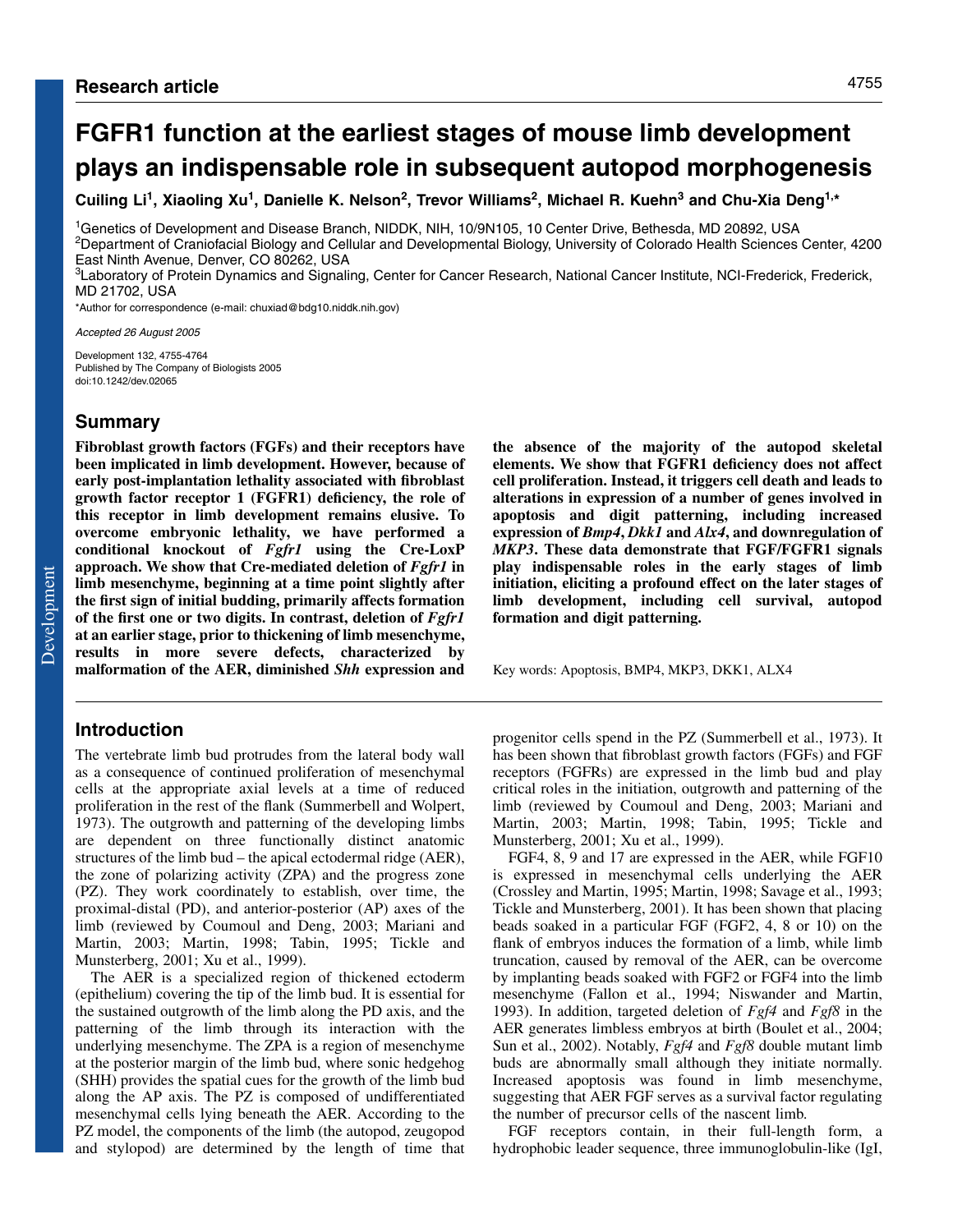II, and III) domains, an acidic box, a transmembrane domain, and a divided tyrosine kinase domain. Many isoforms can be generated through alternative splicing and polyadenylation. For example, alternative splicing at the 5' region of the *Fgfr1* locus generates  $FGFR1\alpha$  (containing three Ig loops),  $FGFR1\beta$ (containing two Ig loops) and FGFR1 $\gamma$  (identical to FGFR1 $\beta$ except it lacks the signal sequence for membrane translocation). Similarly, variable splicing of exons encoding the IgIII domain yield b and c isoforms of FGFR1, 2 and 3 (Hou et al., 1991; Werner et al., 1992). FGFR2b and FGFR2c isoforms are differentially expressed in ectoderm and mesenchyme of the limb bud and mediate signals of mesenchyme-based FGFs (i.e. FGF10) and ectodermal-based FGFs (i.e. FGF8), respectively. Thus, targeted disruption of *Fgfr2* blocks FGF signaling from both mesenchyme and ectoderm, leading to mutant embryos without limb buds (Arman et al., 1999; Li et al., 2001; Xu et al., 1998). Mutant embryos carrying hypomorphic mutations of FGFR2 exhibit abnormal development of limbs with varying severity (Revest et al., 2001).

Unlike *Fgfr2*, *Fgfr1* is primarily expressed in the mesenchyme of developing limb buds. Several lines of evidence indicate that FGFR1 also has important roles in limb development. Human patients carrying a missense mutation (Pro252Arg) that activates FGFR1 display broad toes and split thumbs (Muenke et al., 1994). Transgenic mice bearing four copies of Pro250Arg genomic DNA exhibited an extra digit 1 (Hajihosseini et al., 2004). Conversely, reduced FGFR1 signaling affected development and patterning of the distal limb structures (Partanen et al., 1998). We have previously shown that mutant embryos carrying a targeted deletion of the FGFR1 $\alpha$  isoform exhibited distal truncation before they died at E12.5 (Xu et al., 1999). As the tip of the limb is the position of the PZ, it is conceivable that FGFR1 mediated signals play an important role in PZ formation and/or maintenance.

The potential impact of a complete loss of FGFR1 function on limb development has not been assessed because of the early post-implantation lethality of the FGFR1-null mutant (Deng et al., 1994; Yamaguchi et al., 1994). Therefore, we have created an *Fgfr1* conditional allele by flanking exons eight to 14 with loxP sites. In this study, we have used two different Cre lines to ablate FGFR1 at two slightly different time points during the early stages of limb development. This has revealed a narrow window in which FGFR1 signaling is essential for cell survival and autopod morphogenesis occurring at later stages.

# **Materials and methods Mice and genotyping analysis**

Wild-type and *Fgfr1* conditional mutant mice (Xu et al., 2002) were genotyped by PCR using a pair of primers flanking the third loxP site: forward primer (5' CTG GTA TCC TGT GCC TAT C 3') and reverse primer (5' CAA TCT GAT CCC AAGACC AC 3'). The wild-type allele PCR product is about 400 bp and the conditional allele is about 460 bp. We used a pair of common Cre primers, Cre-1 (5' CCT GTT TTG CAC GTT CAC CG 3') and Cre-3 (5' ATG CTT CTG TCC GTT TGC CG 3'), to genotype both  $Ap-2Cre$  (Nelson and Williams, 2004) and *Hoxb6-Cre* mice (Lowe et al., 2000). Animals were handled in accordance with guidelines of the NIDDK Animal Care and Users Committee.

### **Whole-mount in situ hybridization**

Whole-mount in situ hybridization was carried out as described previously (Riddle et al., 1993). Anti-sense RNA probes were synthesized using the DIG RNA Labeling Kit (Roche Diagnostics, Mannheim, Germany) according to the manufacturer's recommendations. Probes for the following genes were used: aristaless 4 (*Alx4*), bone morphogenic protein (*Bmp4*), dickkopf homolog 1 (*Dkk1*), engrailed 2 (*En2*), *Fgf4*, *Fgf8*, *Fgfr1*, homeo box D11, 12 and 13 (*Hoxd11*, *Hoxd12*, *Hoxd13*), dual specificity phosphate 6 (*MKP3/Dusp6*), homeo box, msh-like 1 and 2 (*Msx1*, *Msx2*), sonic hedgehog (*Shh*), SRY-box containing gene 9 (*Sox9*), Tbox 2 and 3 (*Tbx2*, *Tbx3*) and wingless-related MMTV integration site 7A (*Wnt7a*).

### **X-gal staining**

Embryos were stained in X-gal overnight at 37°C as described previously (Mansour et al., 1993). Embryos were washed in PBS twice after staining, then fixed in 4% paraformaldehyde for 1 hour, dehydrated through a graded alcohol series, treated with xylene, and embedded in paraffin. Eight  $\mu$ m sections were prepared and counterstained with Harris Hematoxylin according to standard procedures.

### **Whole-mount skeletal preparation**

Animals were sacrificed by asphyxiation in  $CO<sub>2</sub>$ . After removing the skin, carcasses were eviscerated, fixed in 95% ethanol, stained with Alizarin Red S and Alcian Blue, cleared by KOH treatment, then stored in glycerol as described previously (McLeod, 1980).

### **Detection of apoptotic and proliferating cells**

The TUNEL assay was used to detect apoptotic cells in  $6 \mu m$  sections of paraffin-embedded tissue using a kit obtained from Chemicon International (Temecula, CA, USA). Cell death was detected by staining with LysoTracker Red DND-99 (Molecular Probes, Eugene, OR, USA) using a procedure described by Zucker et al. (Zucker et al., 1999). For detecting cell proliferation in embryos, pregnant mice were injected intraperitoneally with BrdU at a dose of  $250 \mu g/g$ , and were sacrificed 2 hours later. Immunohistochemical staining for BrdU was performed using an antibody from Becton-Dickinson (South San Francisco, CA, USA) according to the manufacturer's instructions.

#### **Results**

## **Targeted disruption of Fgfr1 in the distal mesenchyme of the limb bud using Ap-2Cre**

To study the role of FGFR1 during limb formation and development, we first crossed mice carrying a *Fgfr1* conditional allele (*Fgfr1Co*) (Xu et al., 2002) with *Ap-2Cre* transgenic mice, which express *Cre* in the progress zone of the mouse limb at embryonic day 10.5 (E10.5) (Nelson and Williams, 2004). *Fgfr1<sup>Co/+</sup>;Ap-2Cre* mice were normal and were further crossed with *Fgfr1Co/+* mice to generate *Fgfr1Co/CoAp-2Cre* mice.

The mouse forelimb bud initiates at early embryonic day 9 (16-17 pairs of somites). Using the  $Rosa26-\beta$ -gal reporter line (R26R) (Soriano, 1999), the Cre activity was first detected in the distal portion of embryos with 20 pairs of somites (Fig. 1A). As the limb bud continued to grow, the area of  $\beta$ -galpositive cells gradually extended proximally (Fig. 1B,C) and by E11.5 covered the entire limb bud except for the AER (Fig. 1E,F). Of note, the distribution of  $\beta$ -gal-positive cells was biased toward the anterior-distal portion of the forelimb buds at E10.5 (Fig. 1C). Similarly, Cre activity was also first detected at the tip of the hindlimb bud and the area of  $\beta$ -galpositive cells gradually extended proximally to the entire limb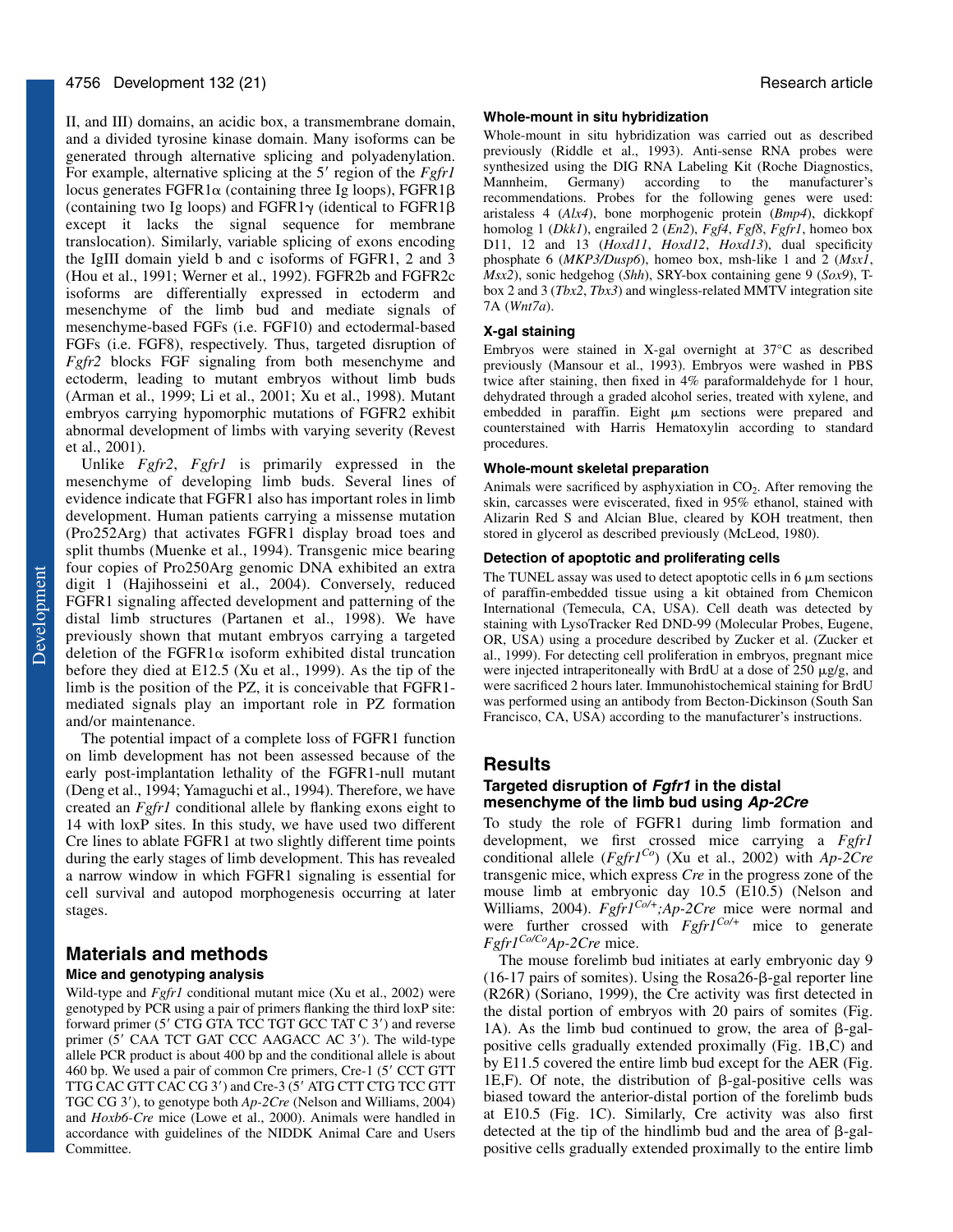bud at E11.5 (Fig. 1E,F). The biased pattern of  $\beta$ -galpositive cells observed in the forelimb was less obvious in the hindlimb buds (Fig. 1D). Using whole-mount in situ hybridization we detected diminished *Fgfr1* transcripts in both the forelimbs and hindlimbs of  $Fgfr1^{Co/Co}Ap-2Cre$  mice (Fig. 1G, and not shown). These observations indicate that *Ap-2Cre* may be suitable for studying gene function at stages immediately past limb bud initiation.

### **Abnormal anterior digit formation in the Fgfr1Co/Co;Ap-2Cre mice**

Limb buds of *Fgfr1Co/Co;Ap-2Cre* mice initiated normally, consistent with our observation that the Cre activity was not detected at the earliest stages of limb initiation. However, abnormal development was detected in both forelimb and hindlimb buds of E11.5 *Fgfr1Co/Co;Ap-2Cre* embryos, which was characterized by an anterior-distal truncation (Fig. 2A, and not shown). This phenotype was also found in forelimb buds of E10.5 mutant embryos with less severity (not shown). At E12.5, when mesenchyme cells condense to form digits in control mice, the pattern of digit formation was abnormal in the mutant limbs (Fig. 2B). This finding was highlighted by an altered pattern of *Sox9* expression, a gene expressed in digit primordia, which demonstrated that the anterior portion of both the forelimbs and hindlimbs of the *Fgfr1Co/Co;AP-2Cre* mice had a reduced number of digits and abnormal digit formation (Fig. 2B, and not shown). Abnormal development of anterior digits was confirmed by in situ hybridization with *Hoxd12*, which labels digits two to five, but not the first digit in E12.5-14.5 wild-type limbs (Fig. 2C,D, and not shown). We found that all (*n*>20) the mutant forelimbs (Fig. 2C) and hindlimbs (Fig. 2D) contained only three (Fig. 2C,D Mt-1) or four (Fig. 2C,D, Mt-2) digits, and

they were all *Hoxd12* positive, indicating that the first digit was missing.

Limb development was analyzed further by Alizarin Red and Alcian Blue staining. Analysis of new born (Fig. 2E,F,G) and postnatal (P) 10 day (Fig. 2H,I) mice revealed that all mutant limbs only had three or four digits with partial fusion at multiple positions (arrows in Fig. 2F,G,H). The first digit of mutant forelimbs was either missing (not shown) or, more frequently, fused with the second digit so that only one abnormal digit was formed (Fig. 2E,F). In contrast, fusion of the first two digits was not observed in mutant hindlimbs. Instead, the limbs only had four digits (Fig. 2G), or three digits (Fig. 2I). No obvious abnormalities in stylopod and zeugopod cartilage in mutant limbs were observed.

To study the underlying mechanisms leading to abnormal digit formation and patterning, we analyzed a number of genes that are expressed along the PD and/or the AP axes. Wholemount in situ hybridization with *Fgf8* revealed that mutant limb buds have an enlargement of the AER, primarily of the anterior half (Fig. 3A,B). The expression of *Fgf8* in the posterior portion of the mutant AER was either unchanged or only slightly stronger (Fig. 3A,C). FGF signaling in the AER plays an essential role in maintaining expression of SHH in the ZPA (Laufer et al., 1994; Niswander et al., 1994). Consistent with the observation that there was no significant alteration of *Fgf8*



**Fig. 1.** Activity of *Ap-2Cre* revealed using Rosa-26 reporter mice. Ages of embryos are as indicated. (A) Whole embryo at the 20-somite stage. (B) Forelimbs at the 20 (left) and 28 (right)-somite stage. The embryo in B was slightly bigger than embryo in A. (C) Forelimbs of embryos at the 32 (left) and 36 (right)-somite stage. (D) Hindlimb of an E10.5 embryo (32 somites). (F) Section of E11.5 forelimbs. (G) Whole-mount in situ hybridization of E11.5 forelimbs using a probe for *Fgfr1*. Genotypes of the embryos were: mutant (Mt) *Fgfr1Co/Co;Ap-2Cre* and controls (Wt) *Fgfr1Co/Co*. FL, forelimb; HL, hindlimb; AER, apical ectodermal ridge; a, anterior; p, posterior.

and *Fgf4* (not shown) in the posterior half of the AER, expression of *Shh* was not altered (Fig. 3C), indicating that this function of AER FGF signaling is not disrupted. Moreover, examination of a number of other genes, including *Msx1* and *Msx2* (Fig. 3D,E), *Hoxd11-13* (Fig. 3F, and not shown), and *Bmp4* (Fig. 3G), did not reveal obvious changes in their expression in the posterior portions of the E11.5 (Fig. 3D-G) and E12.5 (Fig. 3H, and not shown) limbs. Thus, deletion of *Fgfr1* using *Ap-2Cre* does not have an obvious effect on the posterior-distal portion of the limb at its early stages of development, which may account for the relatively normal morphology of posterior portions of the limbs at later stages of development (Fig. 2E-I).

In contrast, all mutant limbs displayed truncation of the anterior-distal mesenchyme located underneath the enlarged AER (Fig. 3A,B). Whole-mount in situ hybridization using probes for *Msx1* (Fig. 3D), *Msx2* (Fig. 3E) and *Hoxd13* (Fig. 3F) revealed that the anterior-distal portion of the expression domain of these genes was truncated in both the forelimb and the hindlimb of the *Fgfr1Co/Co;AP-2Cre* mice. BMP signals play important roles in determining digit identity, and haploinsufficiency for BMP4 causes polydactyly in anterior digits (Dunn et al., 1997; Guha et al., 2002; Katagiri et al., 1998). Examination of *Bmp4*, which is expressed in both the AER and the underlying mesenchyme, revealed significantly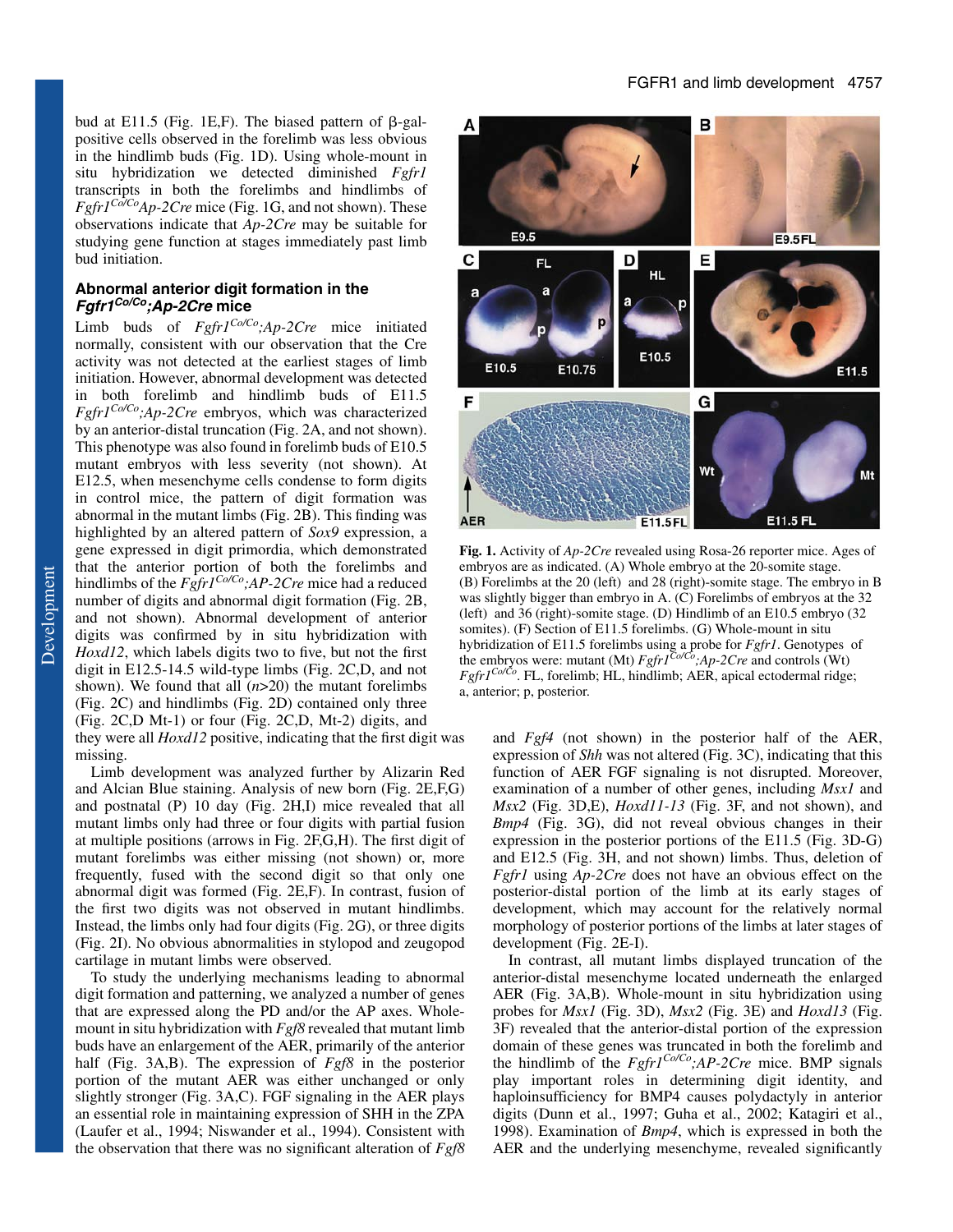increased expression in the AER (Fig. 3G) similar to *Fgf8* (Fig. 3A), while expression in the anterior distal mesenchyme underneath the AER was markedly reduced (Fig. 3G). Because BMP signaling induces apoptosis in developing limbs (Guha et al., 2002), the observed truncations may result from increased expression of AER-BMP inducing an abnormally high level of apoptosis in the mutant limbs (see Discussion).

In summary, our analysis of Ap2-Cre deletion of *Fgfr1* reveals specific loss in the distal mesenchyme resulting in abnormal development of the anterior digits. There is only a mild impact on the formation of posterior digits, and no or rare effects on proximal skeletal elements. These observations



**Fig. 2.** Abnormal digit formation and limb development in *Fgfr1Co/Co;Ap-2Cre* mice. (A) Forelimb of E11.5 *Fgfr1Co/Co;Ap-2Cre* (Mt) and  $Fgfr1^{Co/Co}$  control (Wt) mice. (B) Whole-mount in situ hybridization for *Sox9* in E12 forelimbs. (C,D) *Hoxd12* stained E13.5 forelimbs (C) and hindlimbs (D). The *Hoxd12*-negative digit is the first digit (1). Arrowheads in C indicate fused digits. (E-I) Alizarin Red and Alcian Blue stained newborn forelimbs (E-G), and P10 hindlimbs (H,I). The arrows in F-H indicate fused digits. The boxed area in E is enlarged in F. Ra, radius; Ul, ulna; In, intermedium; Fib, fibulare; Ti, tibia; Fi, fibula; Sc, scapula; Hu, humerus.

suggest that FGF/FGFR1 signaling plays important roles in anterior digit formation and is less critical for the formation of the posterior digits. However, recent data suggests that the precursors for some skeletal elements of the PD axis might be predetermined at very early stages of limb bud development (Dudley et al., 2002; Sun et al., 2002). Thus, although deletion of *Fgfr1* eventually spreads to the entire limb prior to any detectable morphological signs of mesenchyme differentiation, *AP-2Cre*-mediated deletion of *Fgfr1* may simply be too late to affect the development of posterior digits and the proximal portion of the limb.

## **Targeted deletion of Fgfr1 using Hoxb6-Cre**

To determine how the timing of *Fgfr1* elimination from the limb bud might impact morphogenesis, we deleted *Fgfr1* using *Hoxb6-Cre*, which is expressed throughout the lateral plate mesoderm of E8.5 embryos (6-12 pairs of somites) (Lowe et al., 2000) (Fig. 4A). At E9.5, Cre activity is found in the initial thickening of the mesoderm of the hindlimb bud (25 somites, Fig. 4B) and then in the entire limb at later stages (Fig. 4G). In the forelimb, although Cre activity is detected at the time of limb initiation, it starts posteriorly and then gradually extends towards the anterior portion of the limb (20 somites, Fig. 4C and not shown). At late E9.5,  $\beta$ -gal-positive cells populate



**Fig. 3.** Anterior-distal abnormalities in *Fgfr1Co/Co;Ap-2Cre* limbs. Whole-mount in situ hybridization probes were as indicated. Ages of limb buds were E11.5 (A,B,D-G), E10.5 (C) and E12.5 (H). Arrow in A indicates the enlarged anterior portion of the AER. Frozen sections of limb buds in A are shown in B. Note, samples shown in C were hybridized with probes for *Fgf8* and *Shh* simultaneously. The red lines in D-F mark the corresponding position of truncation in mutant limbs. Wt, wild type; Mt, mutant.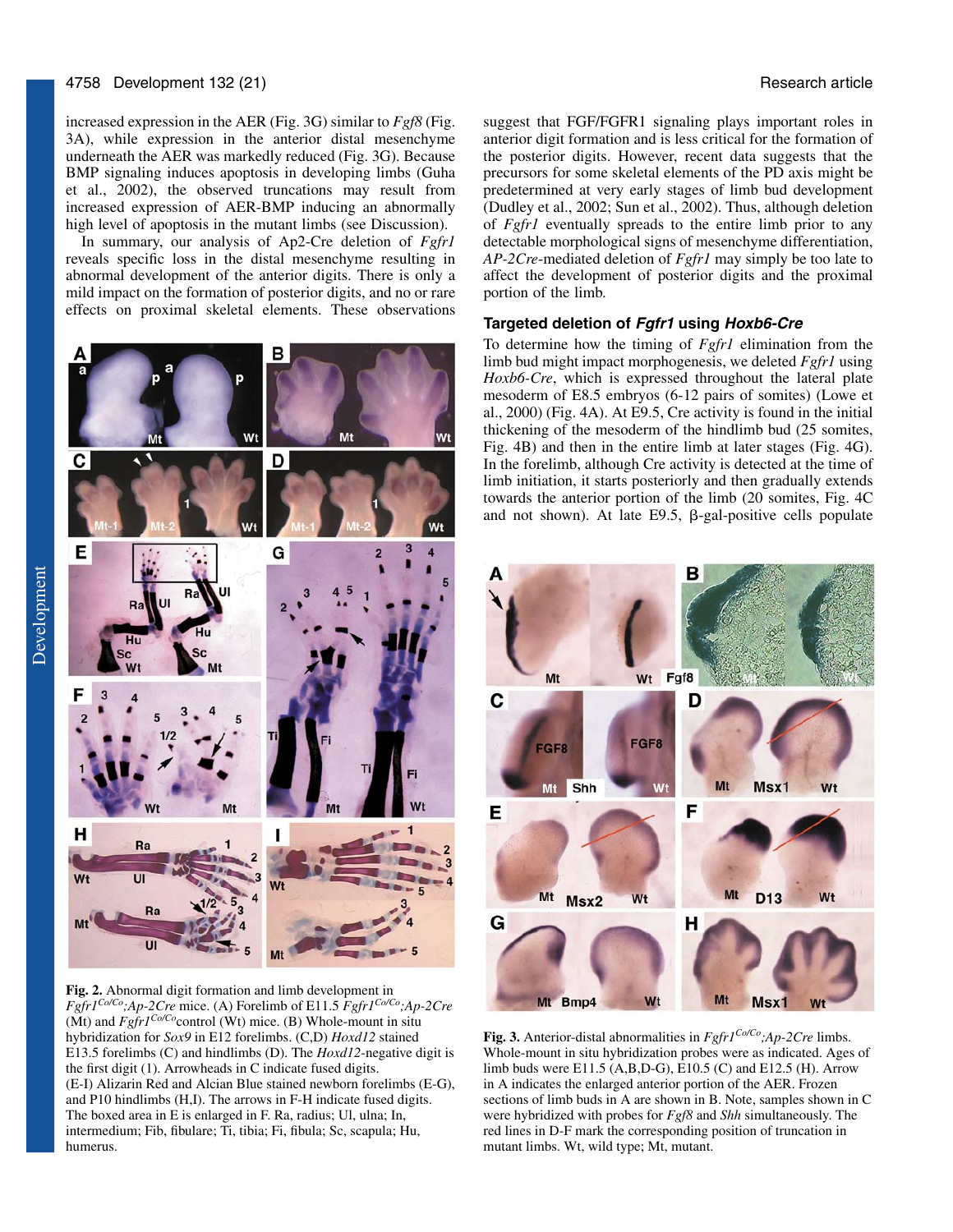**Fig. 4.** Activity of *Hoxb6-Cre* revealed by analysis of Rosa-26 reporter mice. Ages of embryos are as indicated; the number of pairs of somites are:  $8(A)$ ,  $25(B,D,F)$ ,  $20$ (C) and 22 (E) pairs of somites. The arrow in A indicates the presumptive hindlimb territory. Arrows in C,D,G indicate anterior areas lacking Cre activity. In E and F the extent of the forelimbs is marked with lines. The arrowheads indicate a boundary between solid blue and diffuse  $\beta$ -gal staining, indicating that Cre activity gradually extends anteriorly. FL, forelimb; HL, hindlimb.

significant portions of the limb (Fig. 4D,E,F) and by E11.5 nearly the entire limb bud is positive except for a small area in the anterior-proximal region (arrow, Fig. 4G). These data suggest that *Hoxb6-Cre* is an ideal tool to study gene function during the early stages of hindlimb development, but not for the early stages of forelimb development, except if there is a specific need to study genes in the posterior domains of the forelimb.

## **Severe abnormalities in autopod formation in hindlimbs of Fgfr1Co/Co;Hoxb6-Cre mice**

Despite the expression of *Hoxb6-Cre* in the entire hindlimb at its earliest stages of initiation,

*Fgfr1Co/Co;Hoxb6-Cre* mice displayed no obvious abnormalities in hindlimbs prior to E10.5 (not shown). However, at E10.75, the hindlimb buds of *Fgfr1Co/Co;Hoxb6- Cre* mice displayed a reduced height along the PD axis and an extended length along the AP axis (Fig. 5A). The AER of mutant embryos was thicker and shorter than that of control mice as revealed by expression of *Fgf8* (Fig. 5A) and *Fgf4* (not shown). At E11.5, the AER of mutant hindlimbs was significantly shorter than that of controls and distorted (Fig. 5B). Concurrent with these abnormalities, the expression of *Shh* in the ZPA was significantly weaker (Fig. 5C). Because FGF4 and FGF8 double null hindlimbs do not express *Shh* (Boulet et al., 2004; Sun et al., 2002), we believe that FGFR1 deficiency impairs, but does not completely block, FGF signaling in the posterior portion of the AER, thus maintaining limb outgrowth along the PD axis.

It has been shown that SHH negatively regulates expression of the aristaless-like transcription factor 4 (*Alx4*) (Takahashi et al., 1998). Along with markedly reduced *Shh* expression, we detected a significant expansion of *Alx4* expression in the anterior of mutant limb buds (Fig. 5D). This expansion also correlates well with the hypoplasia of the anterior portion of the mutant limbs, which is consistent with a finding that targeted disruption of *Alx4* resulted in preaxial polydactyly of the anterior digits (Qu et al., 1997). To determine the effect of FGFR1 deficiency on the development of posterior portion of the limb, we examined expression of *Tbx2* and *Tbx3*. Both are expressed in the interdigit region between the fourth and fifth digits and in the posterior margin of the limb, and play roles in patterning the most posterior two digits in the mouse (Davenport et al., 2003) and chicken (Suzuki et al., 2004). Our data revealed that expression of both *Tbx2* and *Tbx3* was maintained in the posterior region of the mutant limbs (Fig. 5E,F), suggesting that this part was less affected. All the mutant limbs examined at E11.5-E12.5 also exhibited increased length along the dorsal-ventral (DV) axis (Fig.



5B,G). However, our in situ hybridization using probes for *Wnt7a* and *En2*, which play a key role in the establishment of the DV axis, did not reveal any obvious changes of their expression patterns and intensities (not shown), suggesting that



**Fig. 5.** Malformation of hindlimbs of *Fgfr1Co/Co;Hoxb6-Cre* mice. Images of E10.5 (A,C,D), E11.5 (B), E12.25 (E,F), E12.5 (G) and E14.5 (H,I) limbs. Probes used for whole-mount in situ hybridization are as indicated. Anterior is to the left and posterior to the right in all the panels. Arrows indicate the abnormal AER (B), the significantly reduced *Shh* expression (C), and the expanded *Alx4* expression domain (D). Wt, wild type; Mt, mutant.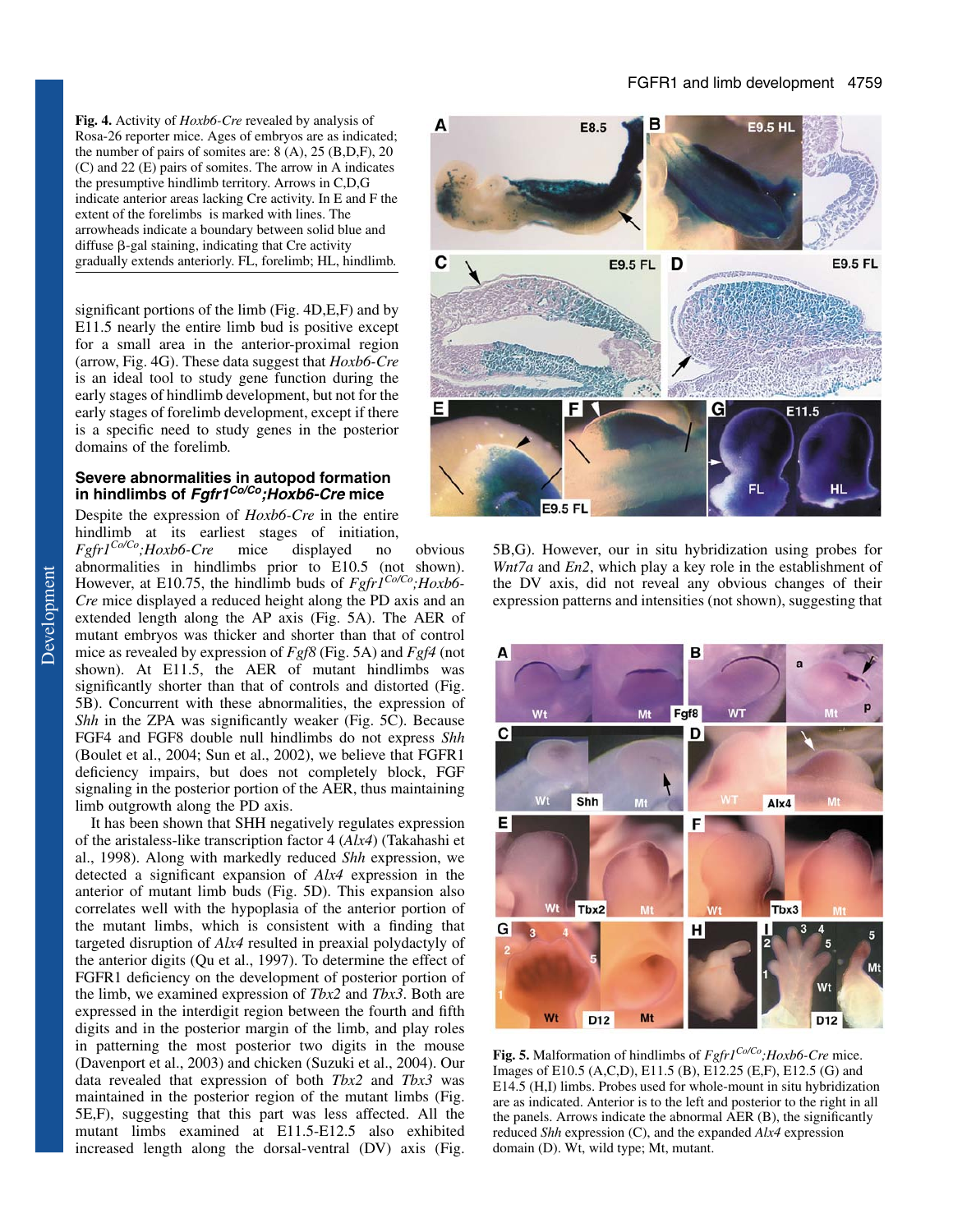

this phenotype may be secondary to the reduced height of the PD axis.

At E12.5, primordia of all five digits are observed in the wild-type limb, with the first digit negative for the expression of *Hoxd12*, and the remaining digits positively labeled (Fig. 5G). However, in the mutant limb, only one *Hoxd12-*positive protrusion was visible (Fig. 5G). This protrusion continued to develop into a distinct digit by E14.5 (Fig. 5H). We postulate



**Fig. 6.** Abnormal autopod formation and patterning in *Fgfr1Co/Co;Hoxb6-Cre* mice. (A,B) Alizarin Red and Alcian Blue stained P1 (A) and P10 (B) hindlimbs. (C,D) Higher magnification of the fifth digit of a mutant (C), and a wild type (D). The boxed area in B is enlarged in E. Cl, claw; Fib, fibulare; In, intermedium; Ph, phalanges; Wt, wild type; Mt, mutant.

that this *Hoxd12*-expressing protrusion is not digit one, because *Hoxd12* is normally expressed at a much lower level in the first digit than it is in digits two to five of E14.5 wild-type limbs (Fig. 5I). Given the hypoplasia observed in the anterior portion of the mutant limbs at earlier stages (Fig. 5E-G), we suspected that it might be the fifth digit. Analysis of mutant limbs at later stages of development revealed that this digit was connected to the fibulare (calcaneum) (Fig. 6A,B), supporting the hypothesis that it is the fifth digit. However, the absolute identity of this digit is difficult to determine because of the lack of specific molecular markers for the individual digits. Of further note, mutant hindlimbs exhibited severe defects in ankle formation, missing all the tarsals and only having a fibulare (Fig. 6A-D). Some

mutant hindlimbs also exhibited impaired ossification of the fibula (not shown) and/or the tibia (Fig. 6A). Taken together, our data indicate that deletion of *Fgfr1* using *Hoxb6-Cre* yields much more severe hindlimb abnormalities than obtained when using *Ap-2Cre,* presumably because *Hoxb6-Cre* is expressed at earlier stages of limb bud initiation.

The finding that disruption of FGFR1 by *Hoxb6-Cre* does not block formation of the most posterior digit could be due to a number of factors, such as incomplete deletion of FGFR1 by Cre and/or functional redundancy with other member(s) of the FGF receptor family. For the latter, a good candidate is FGFR2 because it is expressed in both the AER and underlying mesenchyme of the limb at these stages of development (Orr-Urtreger et al., 1993; Xu et al., 1998).

# **Phenotypes of forelimbs of Fgfr1Co/Co;Hoxb6-Cre mice**

Our analysis of mutant limbs thus far indicates that severe phenotypes are associated with FGFR1 deletion at the earliest stages of limb development, while deletion at slightly later stages immediately after initial budding has a much milder effect. Because *Hoxb6-Cre* is first expressed in the posterior portion of the forelimb prior to its budding and the expression domain gradually extends to the anterior at later stages, we predict that abnormalities may only occur in the most posterior part of the forelimb, while the anterior portions, which express Cre at slightly late stages, should only have minor or even no

**Fig. 7**. Phenotypes of forelimbs of *Fgfr1Co/Co;Hoxb6-Cre* mice. Whole-mount in situ hybridization using probes as indicated. Ages of limb buds were E11.5 (A,B), E12.25 (C), E12.5 (D,E), E14.5 (F) and P21 (G). Arrowheads in A-E indicate the border between the relatively normal anterior and the abnormal posterior portions of the limbs. The mutant limb bud shown in C is placed at two different angles to show a reduced height for the PD axis (middle) and an increased length of the DV axis (right). Wt, wild type; Mt, mutant.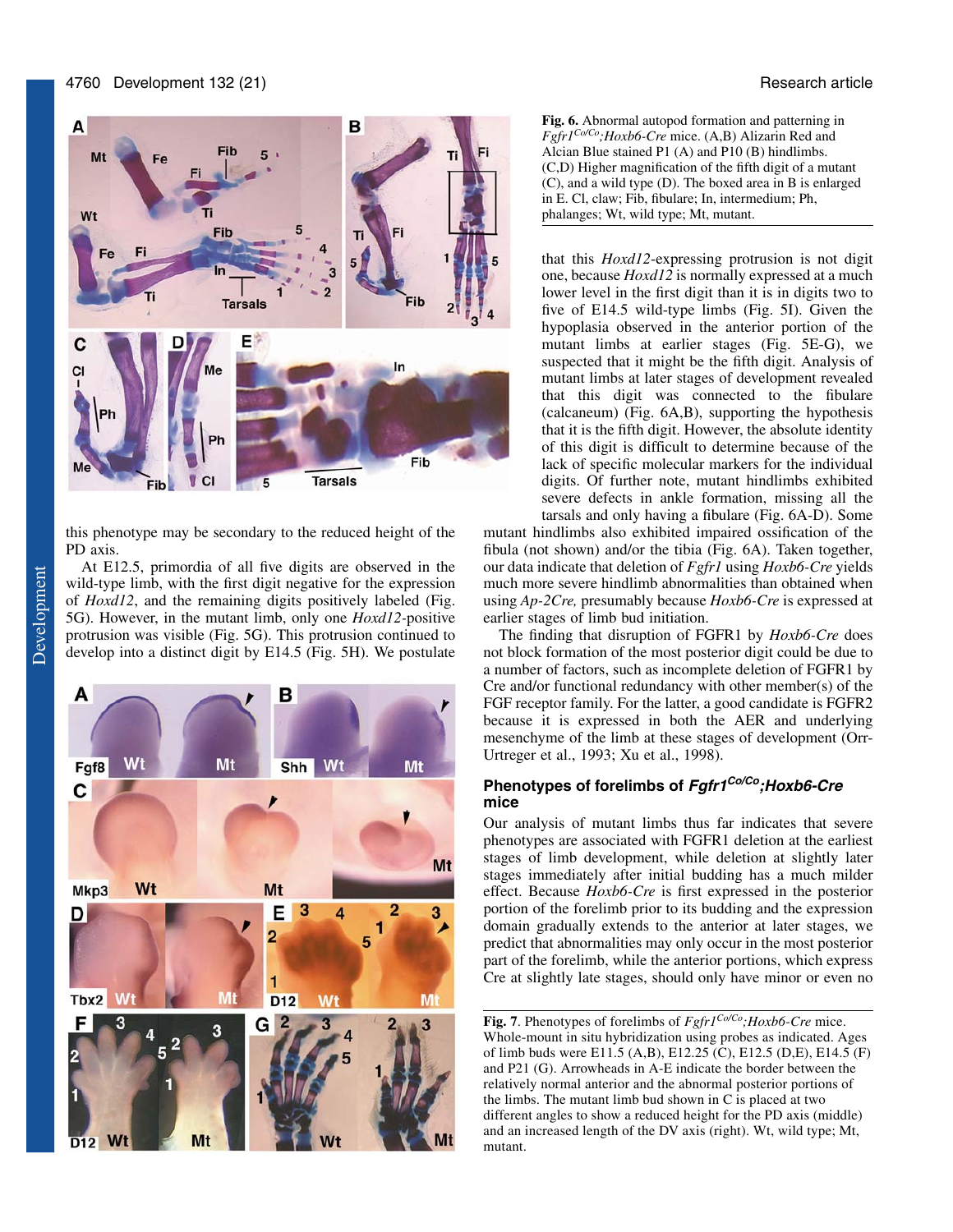visible defects. Indeed, analysis of forelimbs of *Fgfr1Co/Co;Hoxb6-Cre* mice revealed a reduced height for the PD axis (Fig. 7A-D) and an increased length along the DV axis (Fig. 7C) only in the posterior region. These phenotypes started at E10.75 and were obvious by E11.5 with some variations. Whole-mount in situ hybridization using *Hoxd12* revealed a normal appearance of the first two or three digits while the development of the posterior digits was abnormal (Fig. 7E, and not shown). These data indicate that deletion of FGFR1 does not affect anterior digit formation despite Cre activity having spread through the entire distal portions of the limb prior to digit formation (Fig. 4G). Of note, the areas showing abnormalities in mutant embryos examined from E9.5-E12.5  $(n>30)$  were always smaller than the  $\beta$ -gal positive areas in reporter mice. This indicates the abnormalities only occur in the region where *Hoxb6-Cre* is first expressed, i.e. prior to or during the initial budding, and not in the more anterior regions, to where Cre expression spreads by slightly later stages. This is consistent with what was observed in *Fgfr1Co/Co;AP-2Cre* mice.

Next, we stained the forelimbs of *Fgfr1Co/Co;Hoxb6-Cre* mice using Alcian Blue and Alizarin Red staining. This revealed that most mutant forelimbs contained only four digits (Fig. 7G), while one mutant limb had only three digits (not shown). Whole-mount in situ hybridization of E12.5 limbs using *Tbx2* and *Tbx3* revealed relatively normal expression in

в

E10.5

E11.5

F

Wt

D

Wt

Wt



the interdigit region between the fourth and the fifth digits and in the posterior margin of the mutant forelimbs (Fig. 7D and not shown). This suggests that the mutant limb contains the primordium for the fifth digit at this stage of development. Therefore we postulate that, similar to the hindlimb of  $Fgfr1^{Co\text{/}Co}$ ;*Hoxb6-Cre* mice, the last digit in the forelimb is digit five and it was able to grow. This is perhaps because of the expression of SHH and/or HOXD12 and 13 (Fig. 7B,E,F, and not shown), all of which are known to play an important role in digit formation, patterning and specification (Chen et al., 2004; Chiang et al., 1996; Davis and Capecchi, 1996; Zakany and Duboule, 1996; Zakany et al., 2004).

## **Increased apoptosis is associated with the absence of FGFR1**

Our analysis reveals that the majority of autopod skeletal elements are missing in the hindlimbs of *Fgfr1Co/Co;Hoxb6-Cre* mice except for the fibulare and the last digit. To investigate the cause of this defect, we studied apoptosis in E10.5-E12.5 embryos. Whole-mount imaging of E10.5 limbs after stained with a vital lysosomal dye, LysoTracker Red, revealed that apoptotic cells were primarily concentrated within the AER of mutant limbs (Fig. 8B). Small amounts of apoptotic cells were also found in the mensenchyme immediately underneath the AER (arrowheads, Fig. 8B). At E11.5, although apoptotic cells were still present in the AER (arrows, Fig. 8D), they were more concentrated in areas about  $200 \mu m$  away from the AER (arrowhead, Fig. 8D). At E12.5, areas with apoptotic cells had spread to many places in the mutant limbs, including the AER and mesenchyme (Fig. 8F). In contrast, apoptotic cells started to appear in the anterior AER of control limbs at E11.5 (arrow, Fig. 8C) and extended posteriorly to include the entire AER by E12.5 (Fig. 8E). Increased apoptosis was confirmed using the TUNEL assay on histological sections of hindlimbs (Fig. 9B) and posterior portions of forelimbs (see Fig. S1 in the supplementary material) of *Fgfr1Co/Co;Hoxb6-Cre* mice, and the anterior portions of both fore- and hindlimbs of *Fgfr1Co/Co;AP-2Cre* mice (Fig. 9D). These observations indicate that FGFR1-mediated FGF signaling plays an important role in maintaining cell survival. We also studied cell proliferation using BrdU incorporation but failed to find any obvious difference between mutant and wild-type limbs (not shown).

We next investigated possible causes for the increased apoptosis using a candidate approach and found alterations in the expression of three genes that are involved in apoptosis. BMP signals play an important role in inducing apoptosis (Guha et al., 2002), and we have shown above that disruption of *Fgfr1* by *AP-2Cre* results in increased expression of *Bmp4* in the AER (Fig. 3I). We detected a similar pattern of increased expression of *Bmp4* in the AER of *Fgfr1Co/Co;Hoxb6-Cre* limbs and decreased expression in the underlying mesenchyme (Fig. 9E). We also found significant down regulation of MAPK phosphatase 3 (*MKP3*) in mutant hindlimbs (Fig. 9F). Interestingly, it was recently shown that FGF8 positively regulates *MKP3*, and that suppression of *MKP3* by small interfering RNA (siRNA) induced apoptosis in the mesenchyme (Kawakami et al., 2003). We also examined expression of dickkopf 1 (*Dkk1*), which is a negative modulator of the Wnt pathway and has been implicated in programmed cell death during limb development (Mukhopadhyay et al.,

А

C

E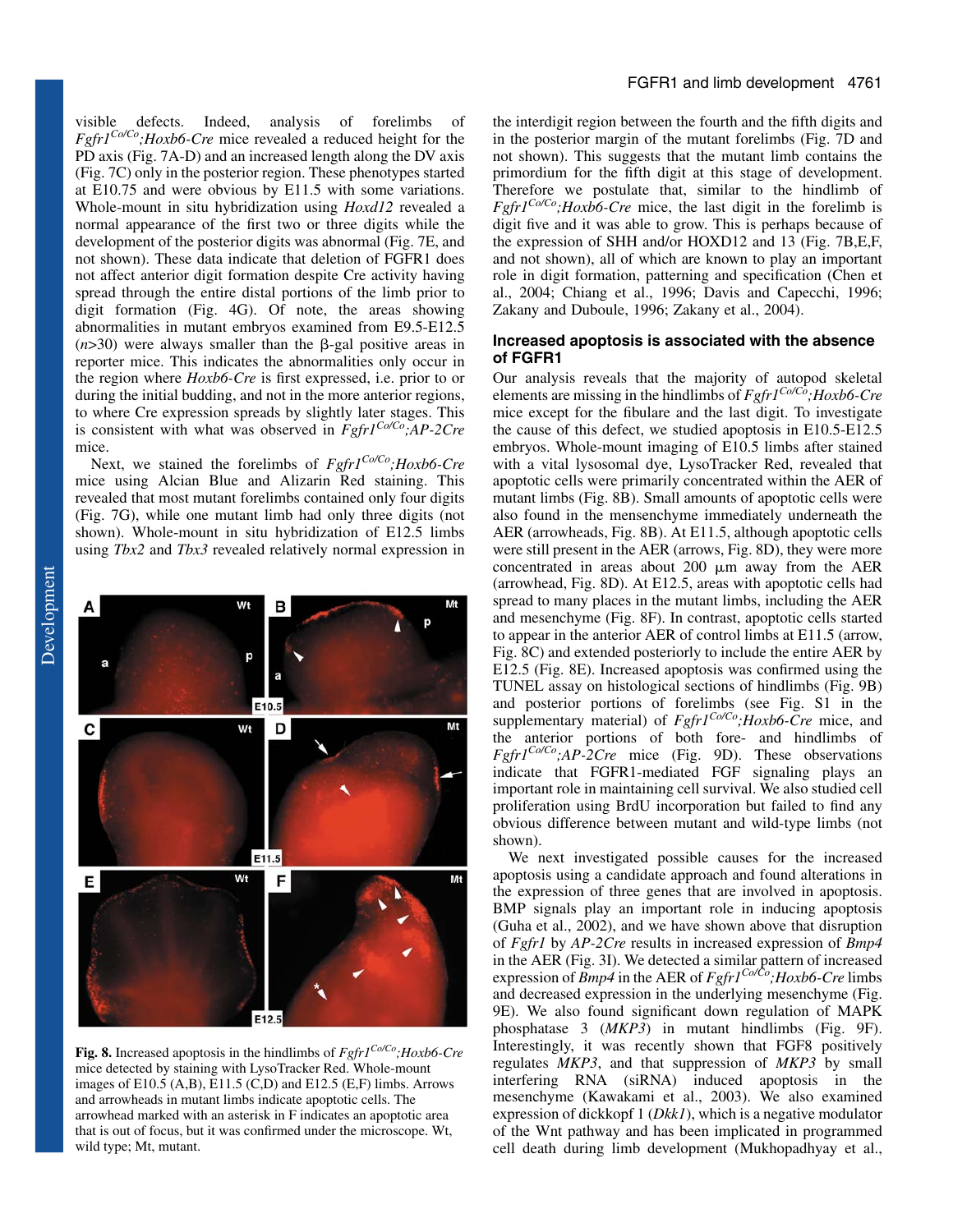

**Fig. 9.** Increased apoptosis and altered gene expression in FGFR1 deficient limbs. (A-D) TUNEL assay on E11.5 wild type (A,C) and mutant (B,D) limbs. C and D are cross sections of hindlimbs of wildtype (C) and *Fgfr1Co/Co;AP-2Cre* (D) mice. Note that the mutant limb shown in D is wider because of an increased length of the DV axis, which can only been seen in the cross sections. All other images are hindlimbs of wild type and *Fgfr1Co/Co;Hoxb6-Cre* mice. (E-H) Whole-mount in situ hybridization of E10.5 (G,H, arrowheads indicate areas of *Dkk1* expression), and E11.5 (E,F) limbs. Genotypes and probes are as indicated.

2001). *Dkk1* is normally expressed in the anterior proximal margin and the posterior proximal margin of the limb (arrowheads, Fig. 9G). We found that loss of FGFR1 significantly increased expression of *Dkk1* in these areas (Fig. 9H).

# **Discussion**

It has been shown that targeted disruption of AER-FGF signaling results in profound limb defects, ranging from the complete block of limb initiation to defective development of various skeletal elements, depending on the stage at which the FGFs (i.e. FGF4 and FGF8) are knocked out (Boulet et al., 2004; Sun et al., 2002). Two of the four known high affinity FGF receptors, FGFR1 and FGFR2, are expressed during the early stages of limb development, each with a distinct pattern (Orr-Urtreger et al., 1991). It was previously shown that targeted deletion of the IgIII domain of FGFR2 completely blocked limb initiation (Arman et al., 1999; Li et al., 2001; Xu et al., 1998), although the potential roles of this receptor in later stages of limb development are unclear. In the current study, we assessed the roles of FGFR1 signaling in forelimb and hindlimb development by disrupting this gene using two strains of transgenic mice that express Cre recombinase in complementary temporal and spatial patterns during limb bud formation. Our data indicate that disruption of *Fgfr1* at a stage prior to the initial thickening of mesoderm in the hindlimb territory using *Hoxb6-Cre* does not have any obvious impact on limb initiation. Instead, it primarily affects autopod development and patterning. This observation suggests that FGFR1 is dispensable for limb initiation, but has an important role in specifying the proximal-distal development of the limb.

*AP-2Cre* deletion produced a more consistent mutant forelimb phenotype than *Hoxb6-Cre* and enabled us to compare the consequences of removal of FGFR1 activity at later stages of hindlimb outgrowth. Consistent with the later induction of Cre recombinase, the phenotype of *Fgfr1Co/Co;AP-2Cre* hindlimbs was milder than that of *Fgfr1Co/Co;Hoxb6-Cre* limbs, but nevertheless reveals an ongoing requirement for FGF signaling in digit patterning. Moreover, FGFR1 mutant limbs generated by either Cre transgene had several common features, including malformation of the AER and truncation of distal mesenchyme at E10.5-E12.5, followed by abnormal digit development and patterning at later stages. Because neither *AP-2Cre* nor *Hoxb6-Cre* is expressed in the AER, the malformation of the AER must be secondary to abnormalities in the underlying mesenchyme. For example, the increased *Fgf8* expression found in the AER of mutants could be a feedback response to a signaling block in the underlying mesenchyme resulting from loss of receptor. Indeed, we have specifically knocked out *Fgfr1* in the AER using *Msx2-Cre* (Sun et al., 2000), and did not find any obvious abnormalities (data not shown).

We have found hypoplasia of the mesenchyme in FGFR1 deficient limbs and shown that it is associated with an increase in cell death. Increased apoptosis was also observed in limb buds carrying either an *Fgf4*/*Fgf8* double mutation (Boulet et al., 2004; Sun et al., 2002) or a hypomorphic mutation of *Fgfr2* (Revest et al., 2001). Together, these data provide compelling support for the hypothesis that FGF signaling, mediated by FGFR1 and FGFR2, acts as a survival program that regulates the number of precursor cells within the nascent limb mesenchyme (Boulet et al., 2004; Sun et al., 2002). Our data indicate that apoptosis first occurs in the mutant AER and gradually spreads into mesenchyme of the limb. In an effort to identify potential downstream mediators for FGF signaling in cell survival, we have identified four candidate genes, *Bmp4*, *Dkk1*, *MKP3* and *Alx4*, which show significant alterations in their expression pattern and intensity in FGFR1-deficient limbs. Specifically, we detected increased expression of *Bmp4* in the AER, reduced expression of *MKP3* in the distal mesenchyme underneath the AER, an expanded expression domain of *Alx4* in the anterior half of the limb, and increased expression of *Dkk1* in both the anterior proximal and the posterior proximal margins of the limb. Although it remains possible that the altered expression of all or some of these genes is simply a secondary consequence of FGFR1 mutation, previous studies have implicated them in apoptosis and/or digit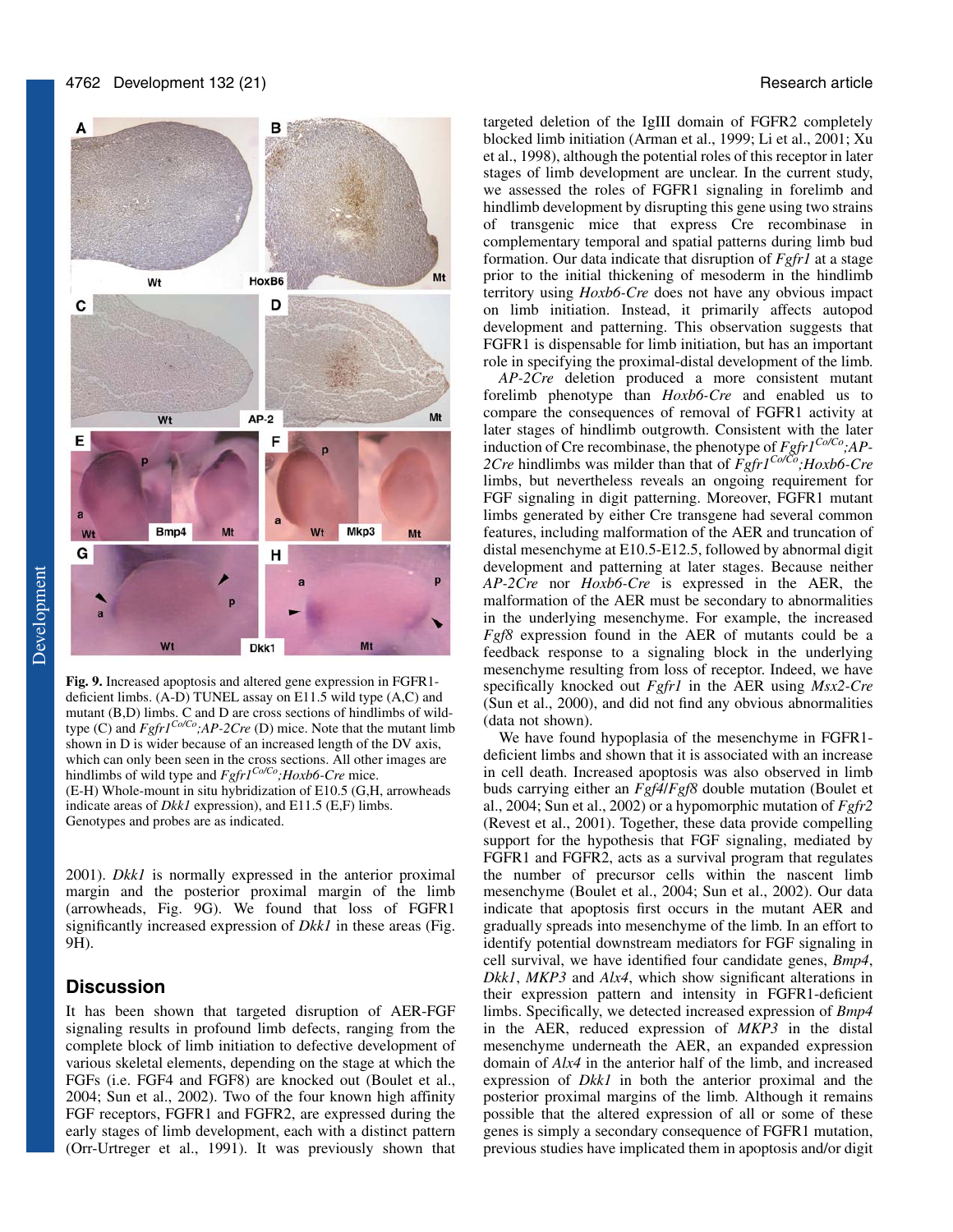patterning (Dunn et al., 1997; Guha et al., 2002; Katagiri et al., 1998; Kawakami et al., 2003; Mukhopadhyay et al., 2001; Qu et al., 1997). It was shown that blocking BMP signaling by over expressing a BMP antagonist, noggin, in limbs of transgenic mice significantly reduced apoptosis, leading to extensive limb soft tissue syndactyly and postaxial polydactyly (Guha et al., 2002). Consistently, polydactyly or ectopic digit formation was observed in the *Bmp4*+/– mice that also carried a heterozygous mutation for *Bmp7*, *Gli3* or *Alx4* (Dunn et al., 1997; Katagiri et al., 1998). We have also found that AER-specific disruption of *Smad4*, which is a common mediator for the TGF superfamily, including all BMPs (Heldin et al., 1997; Massague, 1998), reduced apoptosis in interdigit mesenchyme (C.L. and C.-X.D., unpublished data). Despite these observations, however, there is no direct evidence that over expression of *Bmp4* in the AER can induce apoptosis. This issue could be directly tested by expressing this gene in the AER using an AER-specific promoter, such as the *Msx2* promoter, which has been used to target Cre to the AER (Sun et al., 2000). It is interesting that in an independent study using two different transgenic Cre strains, Verheyden et al. also found that the absence of FGFR1 results in extensive apoptosis in limb mesenchyme (Verheyden et al., 2005), providing additional evidence that FGF/FGFR1 signals play an essential role in maintaining cell survival during limb development.

We believe it is a significant finding that the absence of FGFR1 results in down regulation of *MKP3*. MKP3 is a specific and potent regulator of the ERK class of MAP kinases. In the mouse embryo, it was recently demonstrated that regions of FGFR signaling overlap with the strongest domains of ERK activation (Corson et al., 2003), and that FGF8 positively regulates *MKP3* (Kawakami et al., 2003). Moreover, suppression of *MKP3* by small interfering RNA (siRNA) induces apoptosis in the mesenchyme (Kawakami et al., 2003), providing strong evidence that reduced expression of *MKP3* in FGFR1-deficient limbs could be the cause of the increased apoptosis and reduced number of digits. Future studies should be directed to determining how FGF/FGFR1 signaling regulates *MKP3* expression, and the potential relationships among *MKP3*, *Alk4* and *Dkk1* in terms of apoptosis and digit development and patterning.

Another significant finding of this study concerns how the timing of FGFR1 removal alters the ultimate patterning of the limb bud. In contrast to the major hindlimb alterations obtained with *Hoxb6-Cre*, disruption of FGFR1 at a stage immediately after the initial budding of the limb using *AP-2Cre* results in a less severe phenotype that only affects the formation of the first one or two digits. These observations suggest that the action of FGFR1 signaling in specifying the majority of autopod development and patterning occurs at very early stages of limb development. One possibility is that the precursor cells that will develop into the autopod skeletal elements have already been specified by the very early stages of limb development, and once the fate of these cells is determined, FGFR1 signaling becomes less critical to their development. Therefore, the very early disruption of FGFR1 by *Hoxb6-Cre* generates a more profound limb phenotype than the slightly later disruption by *AP-2Cre* even though both transgenes act prior to the overt differentiation of the mesenchyme. Another theoretical explanation for the severe hindlimb abnormalities in *Fgfr1Co/Co;Hoxb6-Cre* mice is that the removal of FGFR1 in

the lateral plate mesoderm causes less mesoderm to be available for recruitment to the limb bud. This hypothesis remains to be tested, although we did find that hindlimbs of E10 and younger *Fgfr1Co/Co;Hoxb6-Cre* mice were normal in size and contained equivalent number of cells to that of control limbs.

Of note, a new model regarding limb development and patterning along the proximal-distal axis has recently been proposed (Dudley et al., 2002; Sun et al., 2002). According to this model, the components of the limb skeleton (autopod, zeugopod and stylopod) are specified much earlier than assumed by the PZ model (Summerbell et al., 1973), and may be independent of drop-out time. The model further proposes that limb outgrowth is associated with expansion and sequential differentiation of these elements, and that a cell's fate may be determined during the early stages of limb development (Dudley et al., 2002; Sun et al., 2002). While this model is still controversial (Saunders, 2002; Wolpert, 2002), our observations indicate that FGF/FGFR1 signaling may play an indispensable role in the very early stages of limb development, which affects autopod formation and digit patterning at later stages of limb development.

We thank X. Sun for providing probes for *Alx4*, *En2* and *Wnt7a*, S. Keyse for *MKP3*, H. Westphal for *Dkk1,* T. Furusawa for *Sox9* and B.G. Bruneau for *Tbx2* and *Tbx3*. We are grateful to members of the Deng laboratory for helpful discussions and critical reading of the manuscript. This research was supported by the Intramural Research Program of the Institute of Digestive and Kidney Diseases (C.D.), National Institutes of Health (C.D.), and in part by R01 DE12728 from the National Institutes of Health, USA (T.W.).

#### **Supplementary material**

Supplementary material for this article is available at http://dev.biologists.org/cgi/content/full/132/21/4755/DC1

## **References**

- **Arman, E., Haffner-Krausz, R., Gorivodsky, M. and Lonai, P.** (1999). Fgfr2 is required for limb outgrowth and lung-branching morphogenesis. *Proc. Natl. Acad. Sci. USA* **96**, 11895-11899.
- **Boulet, A. M., Moon, A. M., Arenkiel, B. R. and Capecchi, M. R.** (2004). The roles of Fgf4 and Fgf8 in limb bud initiation and outgrowth. *Dev. Biol.* **273**, 361-372.
- **Chen, Y., Knezevic, V., Ervin, V., Hutson, R., Ward, Y. and Mackem, S.** (2004). Direct interaction with Hoxd proteins reverses Gli3-repressor function to promote digit formation downstream of Shh. *Development* **131**, 2339-2347.
- **Chiang, C., Litingtung, Y., Lee, E., Young, K. E., Corden, J. L., Westphal, H. and Beachy, P. A.** (1996). Cyclopia and defective axial patterning in mice lacking Sonic hedgehog gene function. *Nature* **383**, 407-413.
- **Corson, L. B., Yamanaka, Y., Lai, K. M. and Rossant, J.** (2003). Spatial and temporal patterns of ERK signaling during mouse embryogenesis. *Development* **130**, 4527-4537.
- **Coumoul, X. and Deng, C. X.** (2003). Roles of FGF receptors in mammalian development and congenital diseases. *Birth Defects Res. C Embryo Today* **69**, 286-304.
- **Crossley, P. H. and Martin, G. R.** (1995). The mouse Fgf8 gene encodes a family of polypeptides and is expressed in regions that direct outgrowth and patterning in the developing embryo. *Development* **121**, 439-451.
- **Davenport, T. G., Jerome-Majewska, L. A. and Papaioannou, V. E.** (2003). Mammary gland, limb and yolk sac defects in mice lacking Tbx3, the gene mutated in human ulnar mammary syndrome. *Development* **130**, 2263-2273.
- Davis, A. P. and Capecchi, M. R. (1996). A mutational analysis of the 5<sup>'</sup> HoxD genes: dissection of genetic interactions during limb development in the mouse. *Development* **122**, 1175-1185.